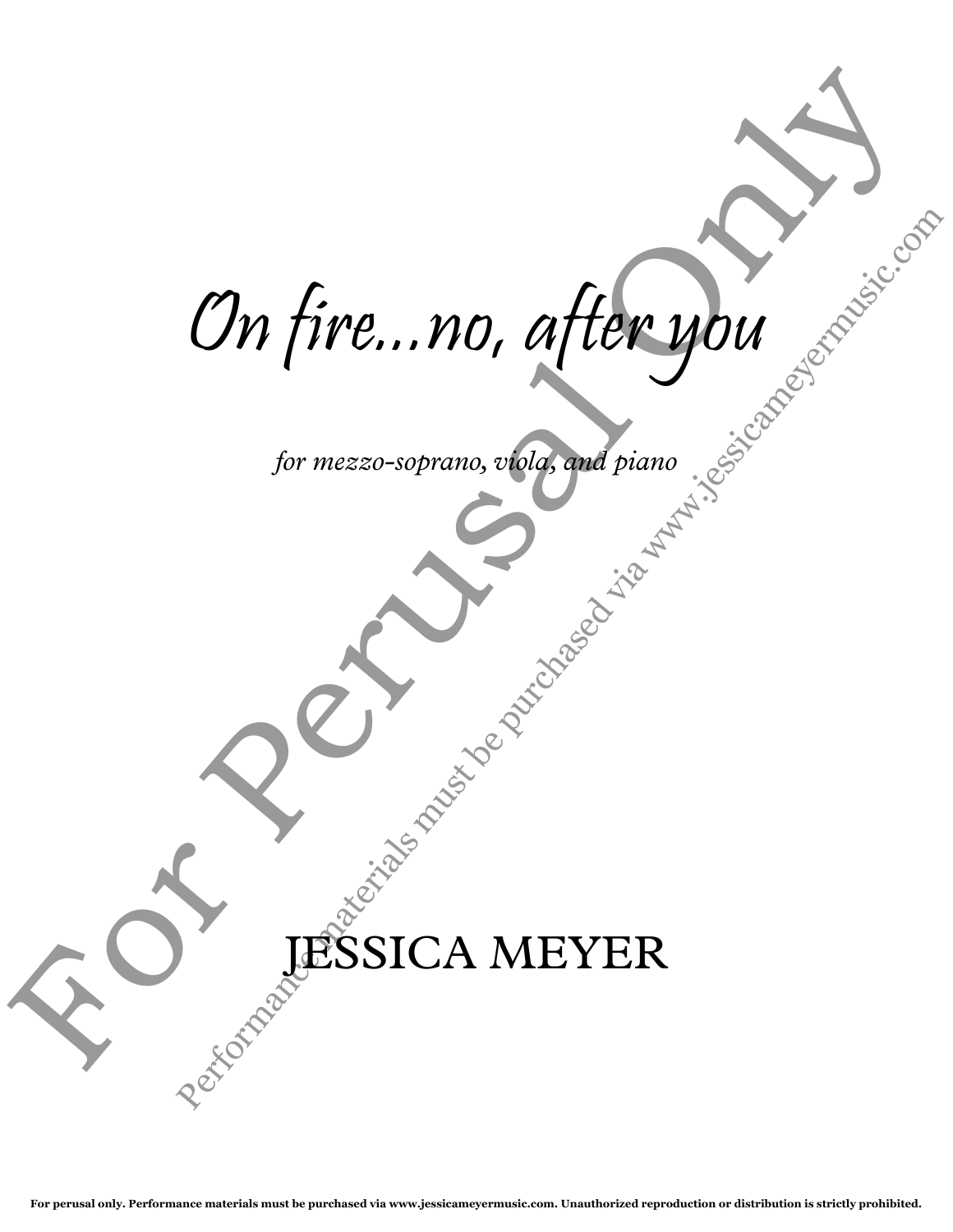On fire...no, after you

*for mezzo-soprano, viola, and piano*

*8'*

## **PROGRAM NOTE**

Poet/mezzo Jennifer Beattie and I met at the Chamber Music America Conference in 2017 and talked about working together. Time passed, and then by happenstance I bumped into her while performing in another state. We knew we had to make time to chat, and after reading her poetry I definitely knew that a collaboration needed to happen. Her words are emotionally direct, just like the music I write - which is perfect for the narrative I wanted to create by putting these three poems in a sequence. It is about that moment when you realize you have fallen in love, and that breathless-passionate-yet-anxiously-fragile feeling that can overwhelm you in the early stages of such a relationship. I have been carrying these three poems around for a while now, so I am thrilled to have this commission made possible by BMI and Concert Artists Guild to bring these words to life, especially in the hands of fellow violist Jordan Bak. This piece is dedicated to the mutual friend who introduced Jennifer and I - pianist Adam Marks. He died unexpectedly in his sleep last year, leaving behind his loving husband and a community of colleagues who sorely miss his spirit. On fire  $\mu$ ... No, after you<br>have measured product with the strain of the control of the strain of the control of the strain of the strain of the strain of the strain of the strain of the strain of the strain of the stra **A NOTE:**<br>
since Bostine and Linux in the Chamber Main, denote Conference in 2 **P** and allows on the second via measure of the conference and the conference materials and the conference material and the conference materia

Life is short, and love should always win.

#### **on fire**

i am on fire. and I've decided to be very calm about it after all, burning is one way to go i hold you in the space of other worlds a radio signal going on and on and on love falls around us the unruly embers of a windblown campfire

#### **no**

 when you say no i fall down this long dark well a discarded instrument with strings still gently vibrating<br>but i too mean what i say<br>and what i say is that life is rushing by us so fast<br>so fast that we are already dead.<br>and since we are already dead<br>it follows<br>that we d but i too mean what i say and what i say is that life is rushing by us so fast so fast that we are already dead. and since we are already dead it follows that we don't have to feel like it's a risk to burn in the light

### **after you**

it wasn't just that one time it was every time it was that and no other it was buzz and snap, crackle, fly, fall. afterward turning inward broken open resolving resolved it felt like itself. grasping. Broken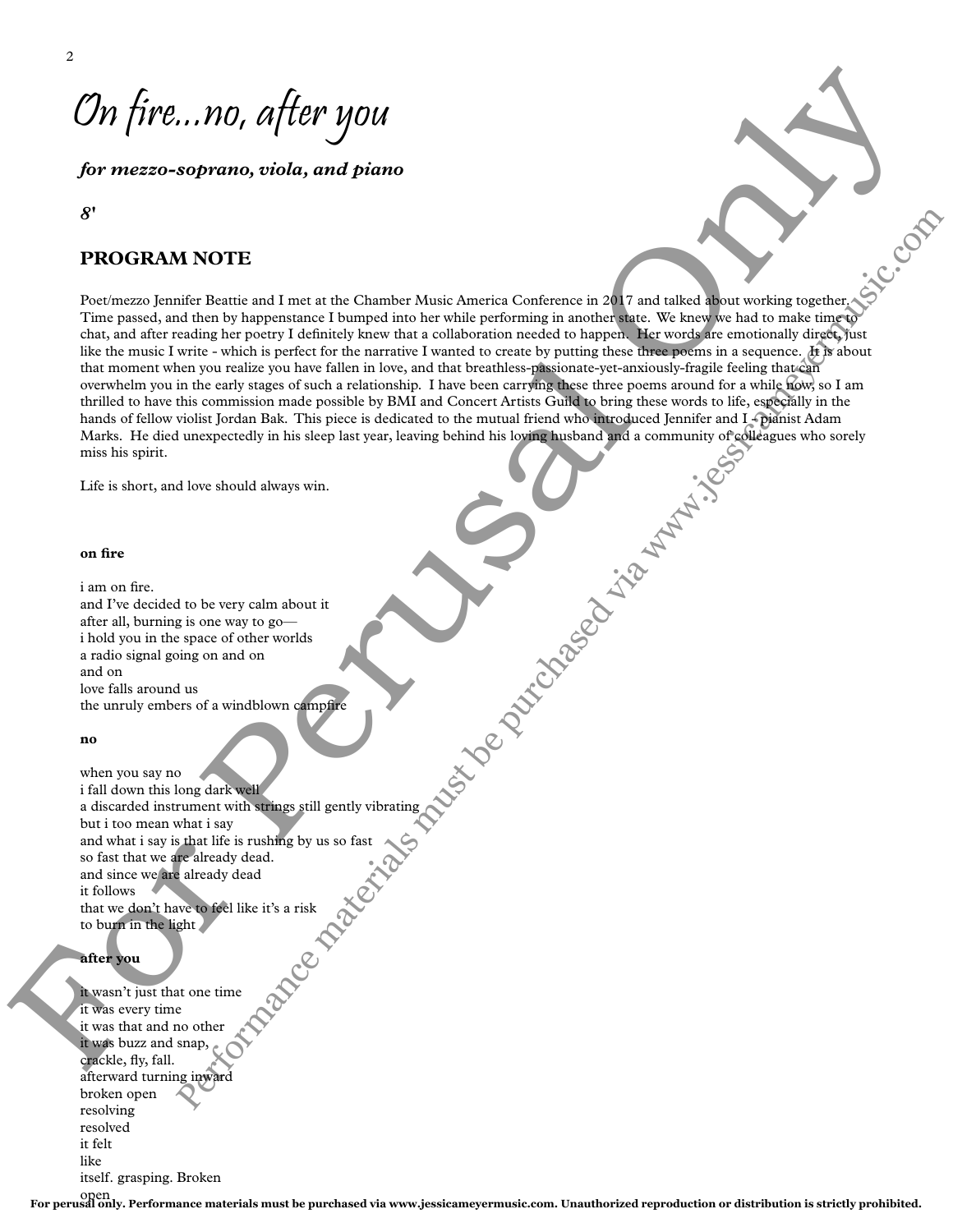On fire...no, after you

3

*Commissioned by the BMI Foundation, Inc./Carlos Surinach Fund for Concert Artists Guild, and written for Jordan Bak*



©2022 JMM Publishing (BMI). Text used with permission. All rights reserved.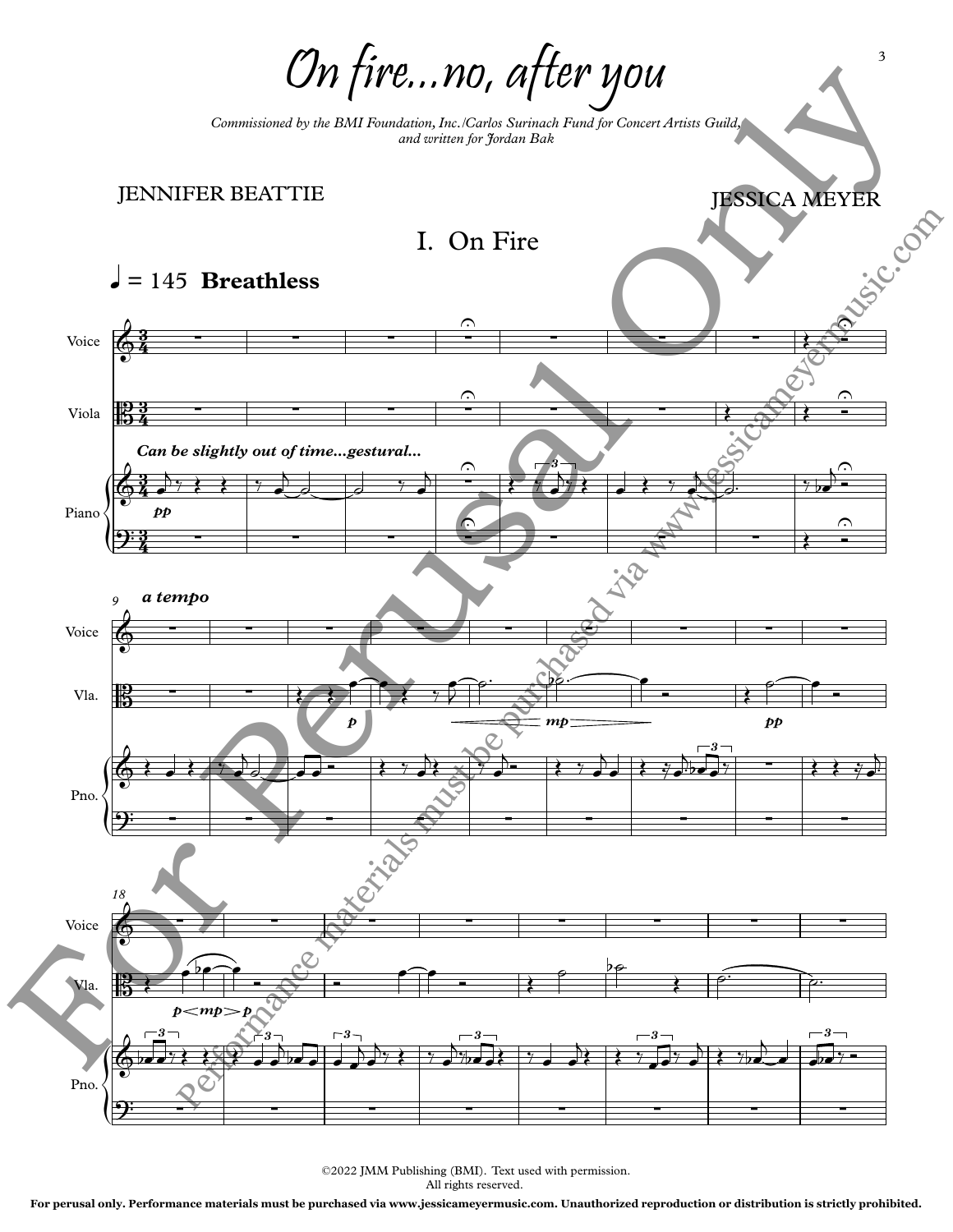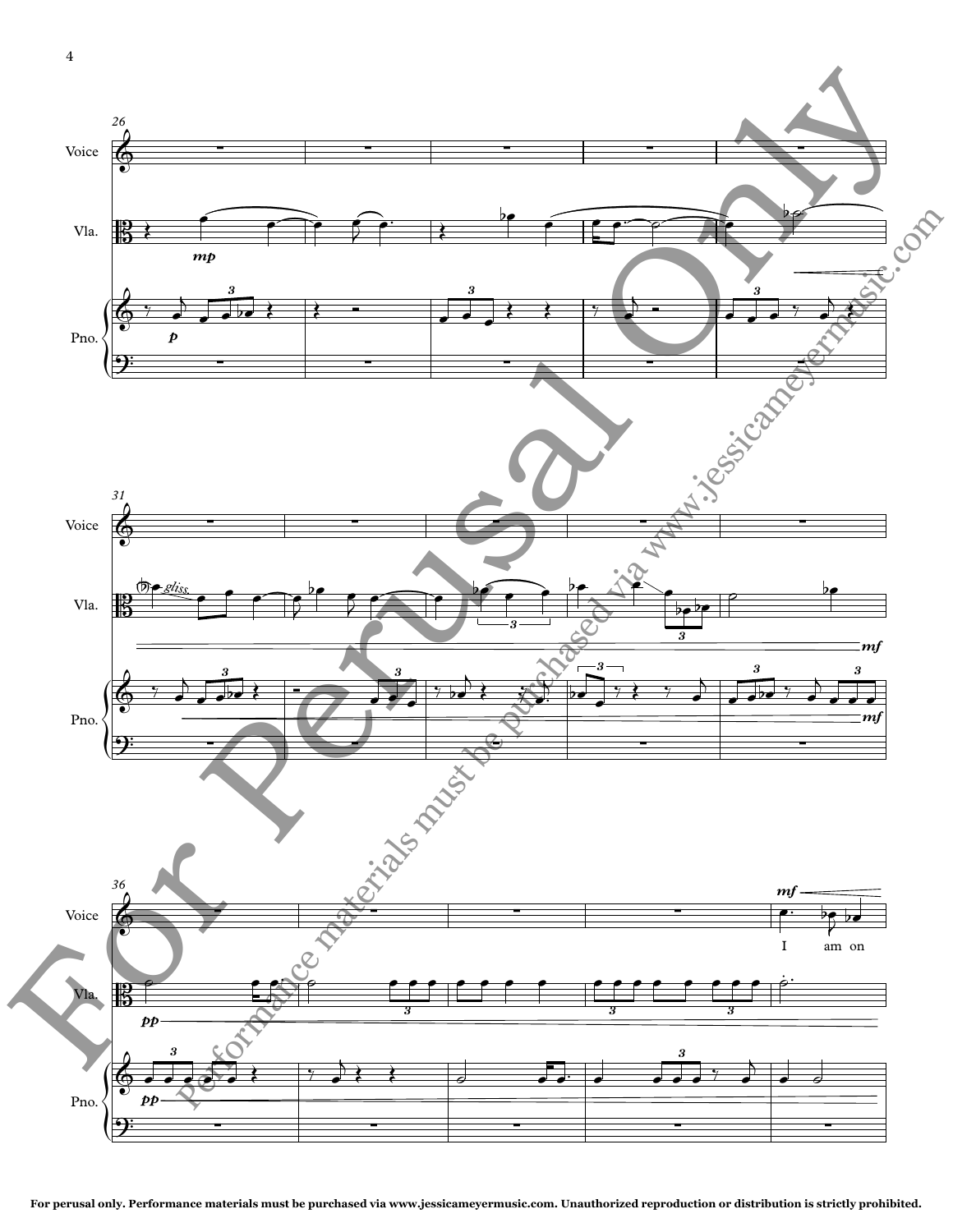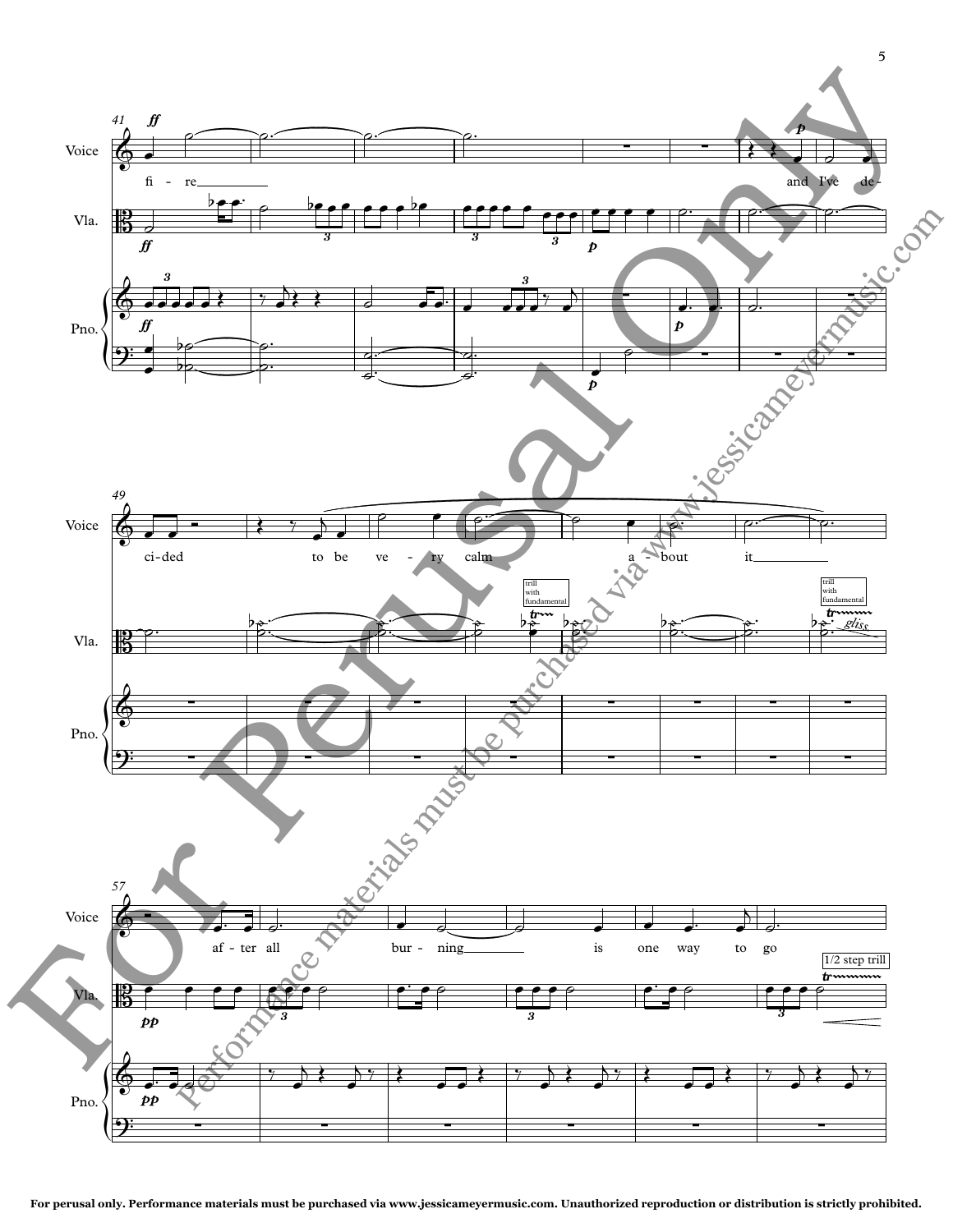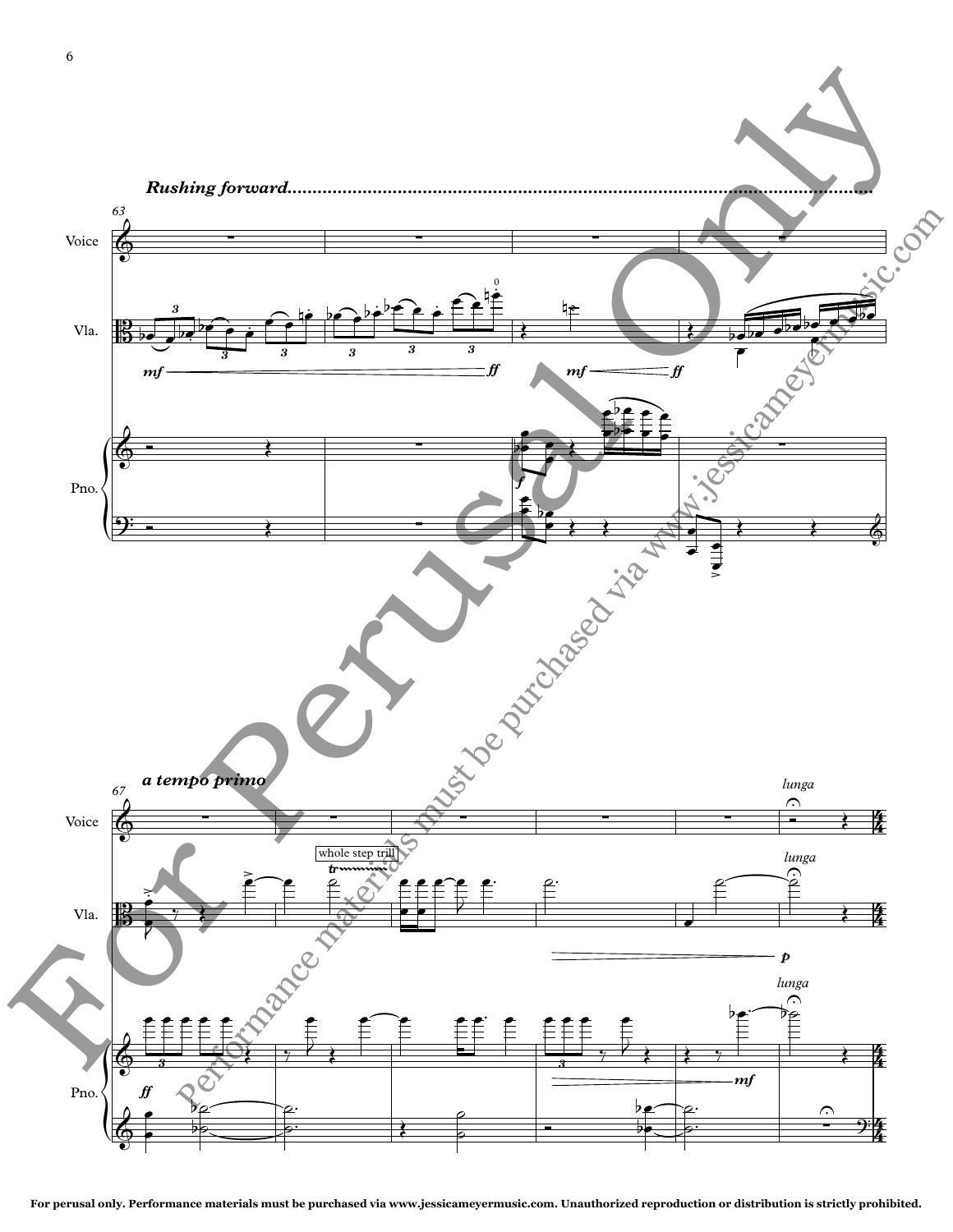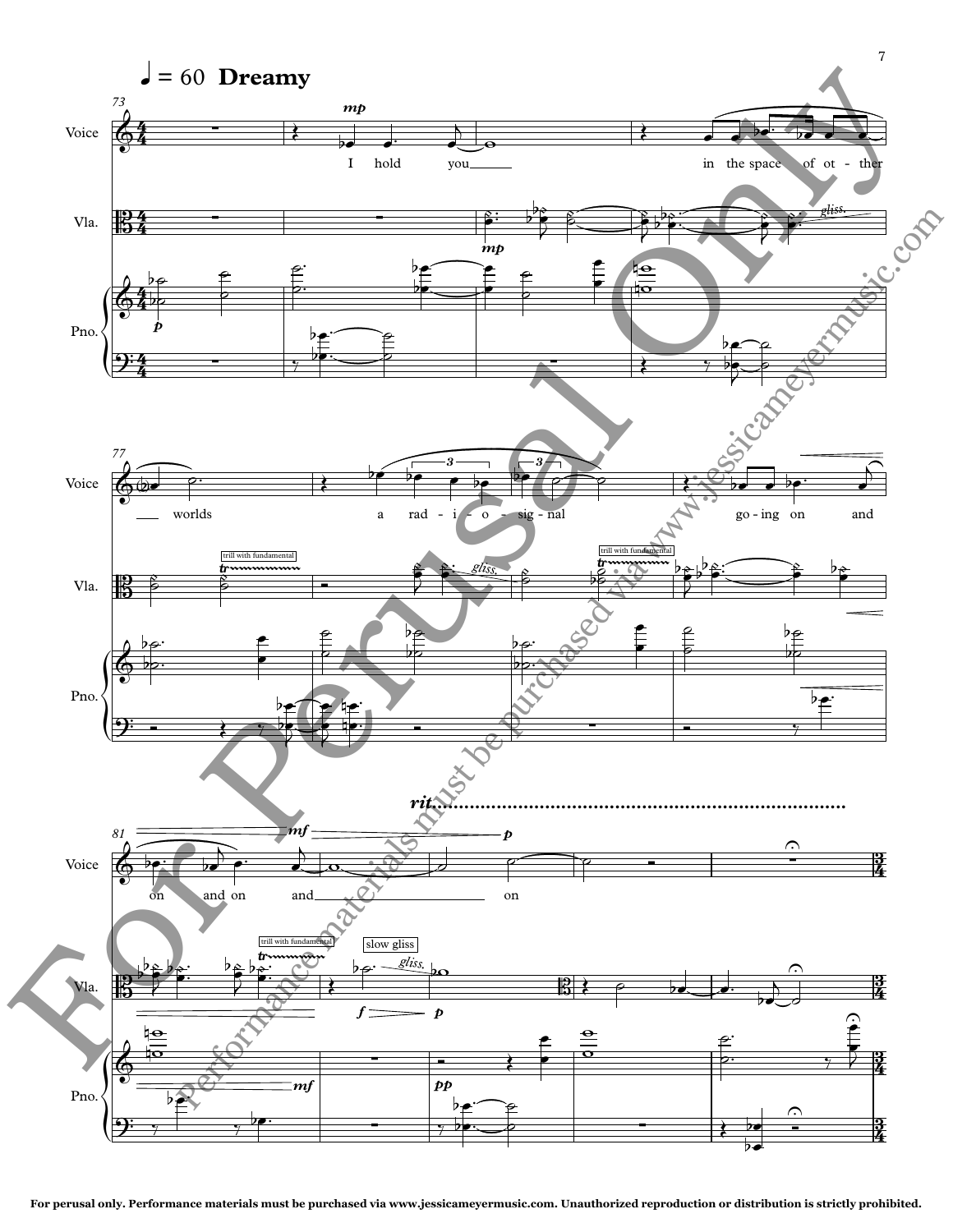

8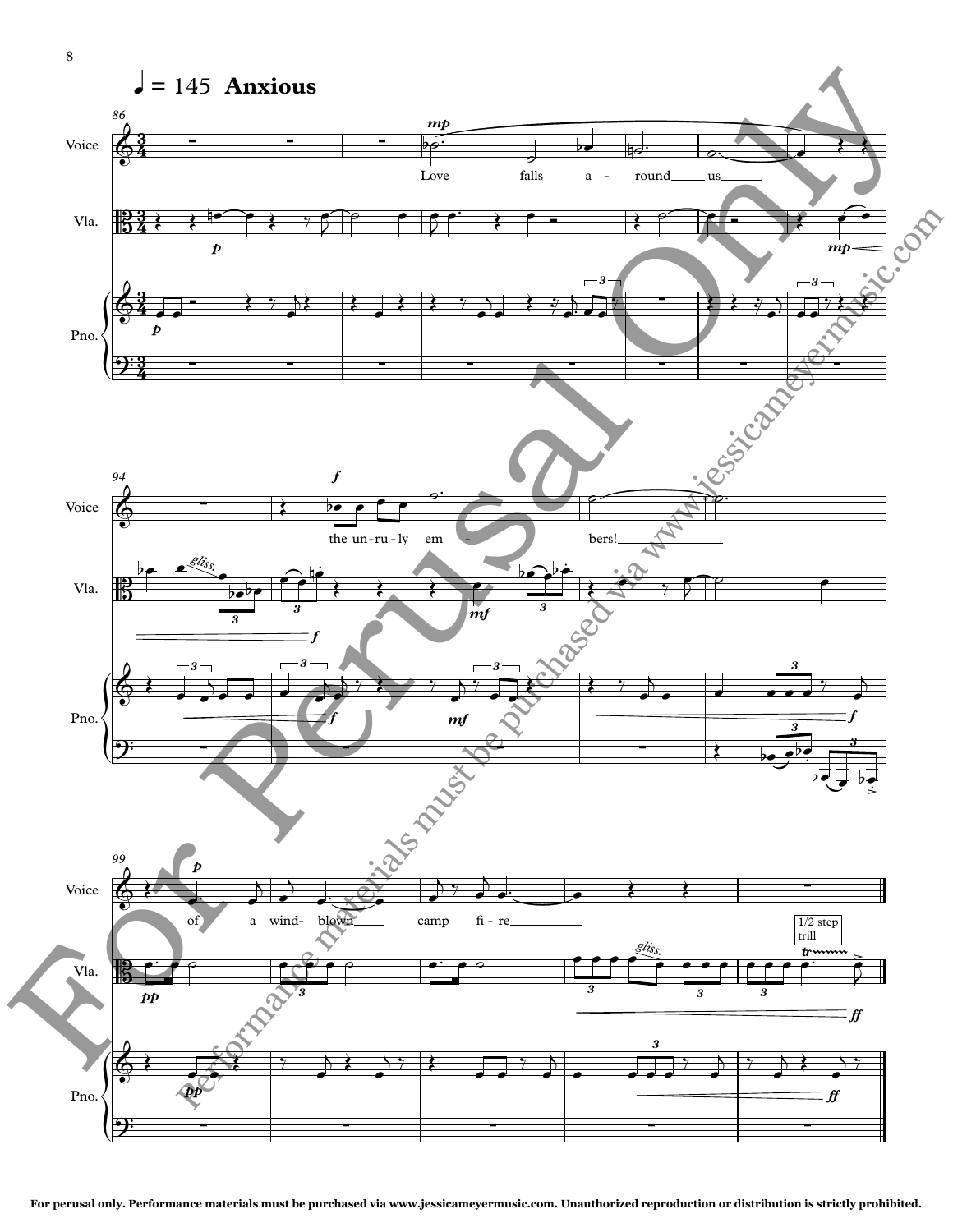

9

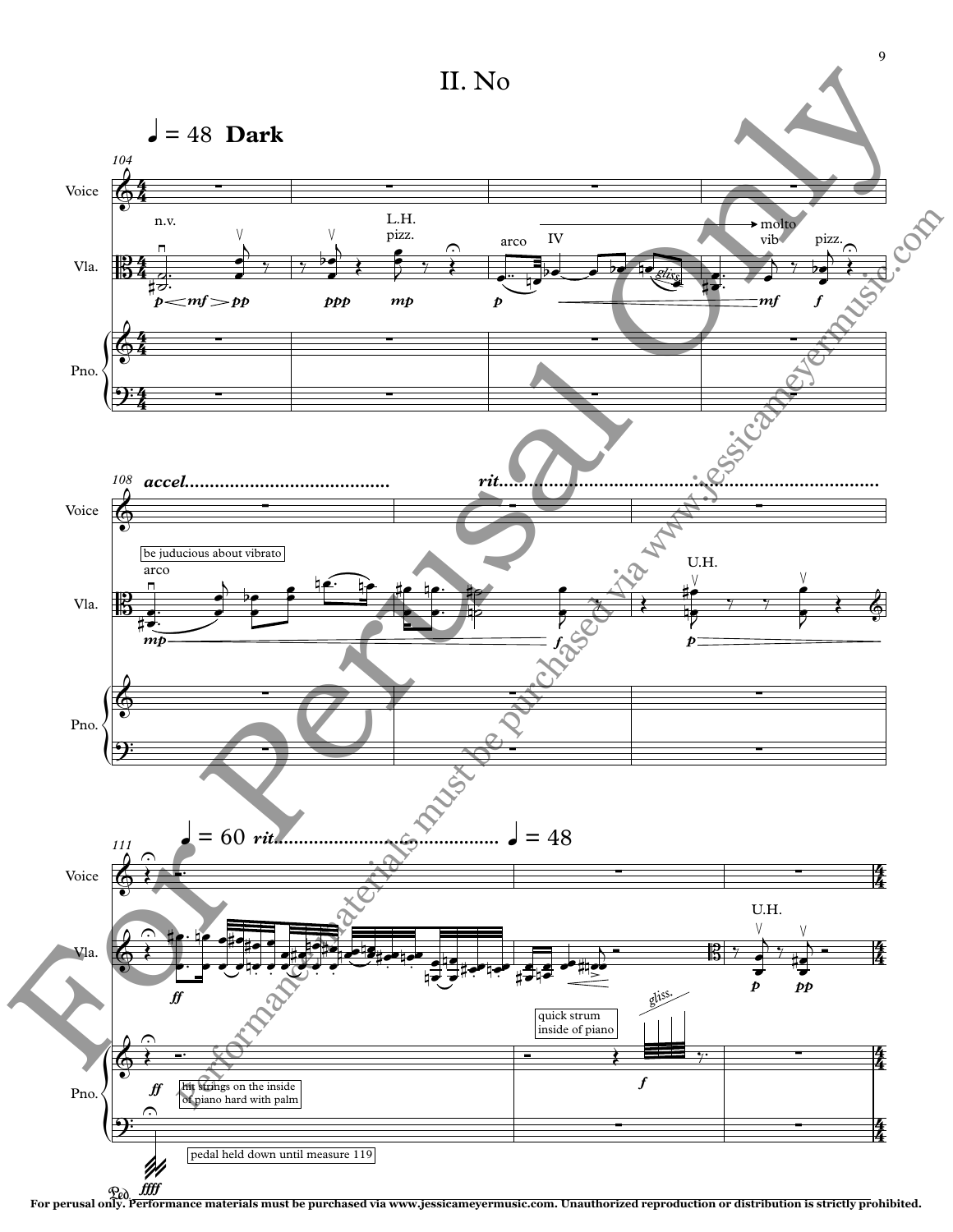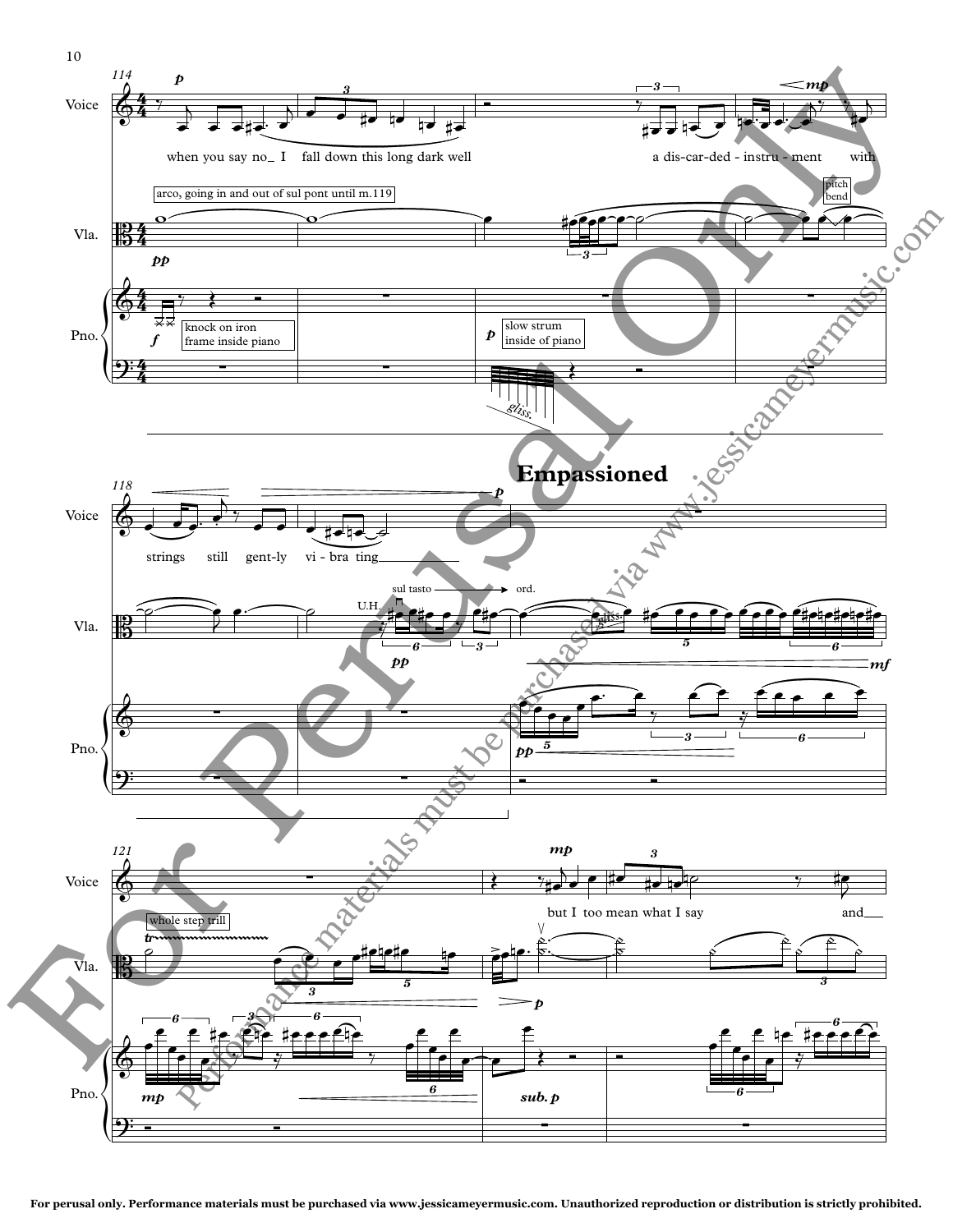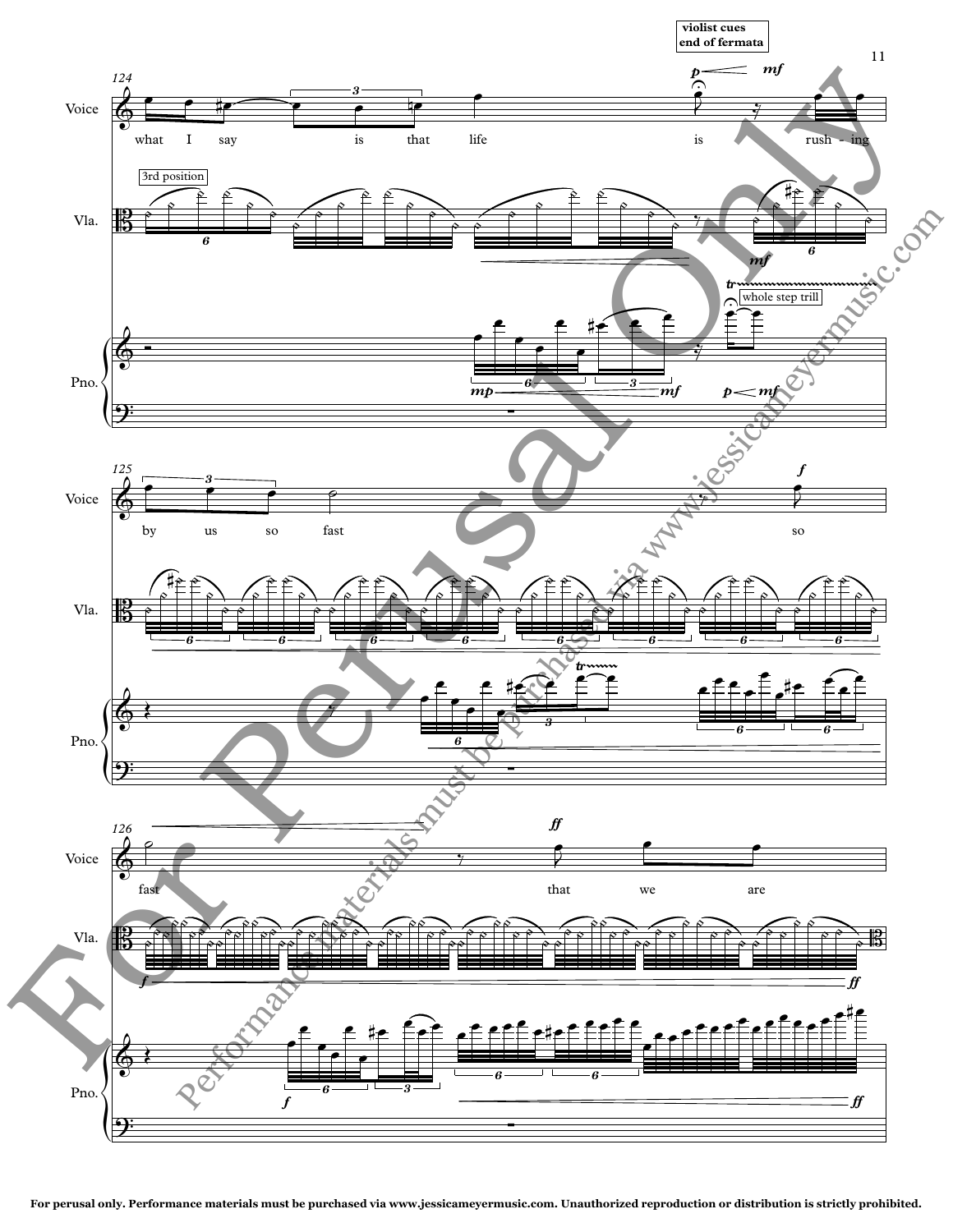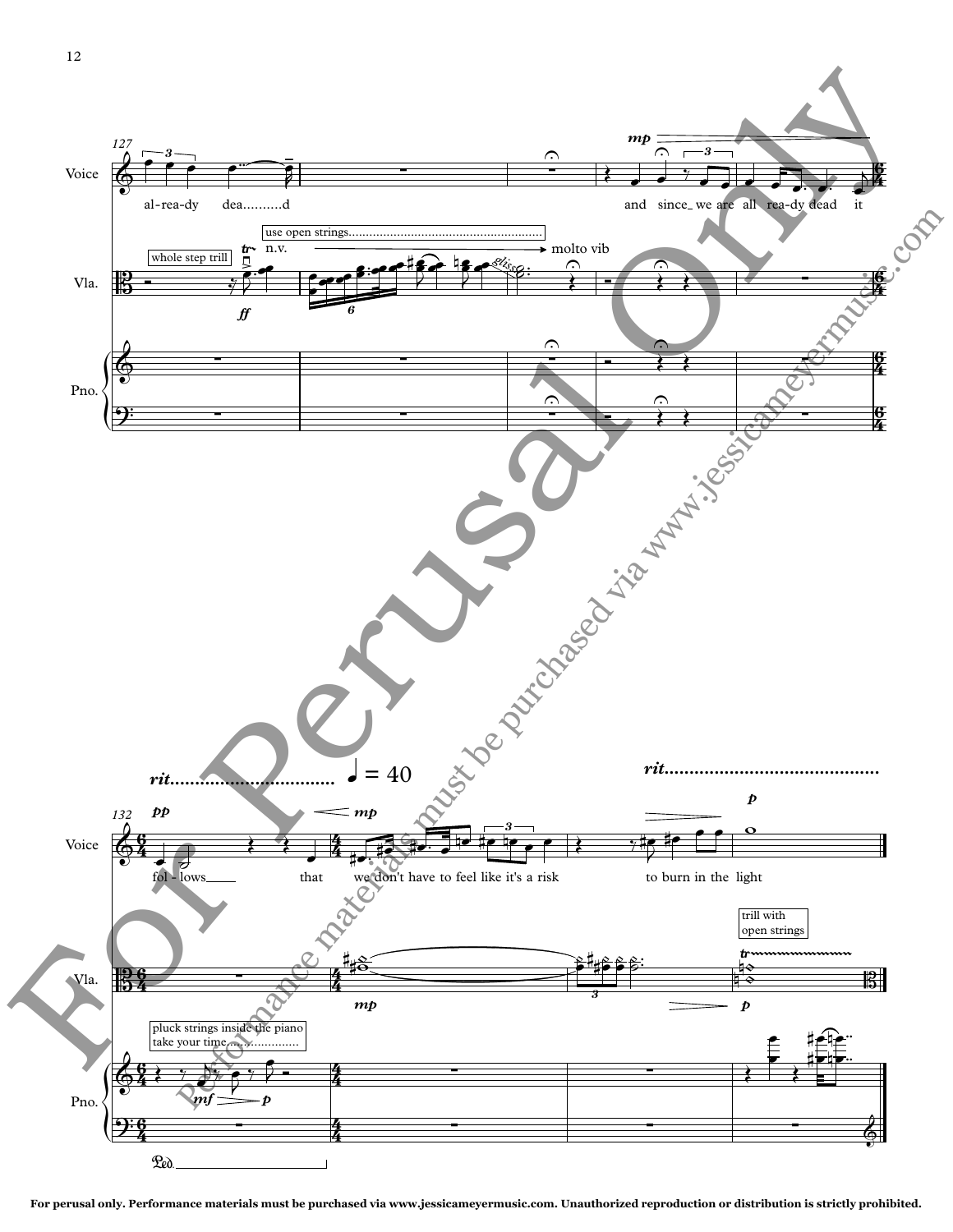